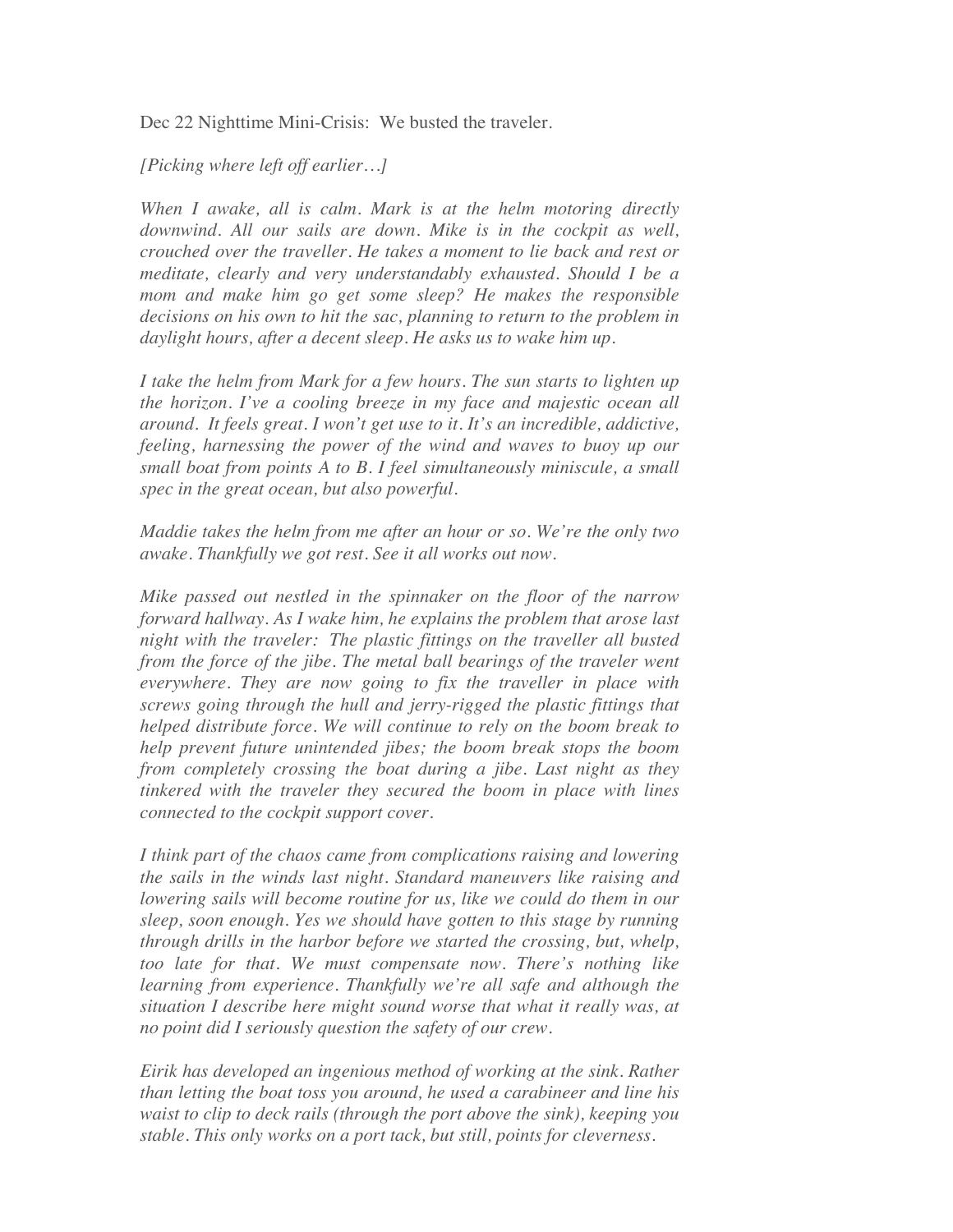*We checked up on Bizzy in the morning. She's slightly better. We don't have the ability to do any rehydrating IVs out here, so it's extra important she's sipping water constantly. She manages to swallow a fever reducer and Dramamine. I'm impressed by her strength. I hope she never doubts that she's a tough cookie.*

## Dec 23 Another Nighttime Mini-Crisis

*We had another crisis tonight, completely unrelated to yesterday's. Tonight the batteries failed. Mike said they read 19V each (they are 12V batteries). This means we have no power on board – no stove, no water maker, no water pressure, no built-in navigating system, no lights, no speakers, no way to charge electronics. We're reliant on our back-up navigation system, a hand-held Garmin GPS, for real-time position tracking.*

*Maddie, Jeremy, Mike, Mark (who's awake because he's still sick poor fellow*), and I sat in the dark contemplating our options. We either *continue westward to St. Thomas or change direction southeast to fix the batteries and other mechanical issues on land at Cape Verde. All our hearts want to continue to St. Thomas, but as in many aspects of life we must balance emotion with logic.*

*Mike says sometimes a boat gives you signs. We've had some signs here, the failed traveler, failed autopilot, faulty solar panels, dysfunctional alternator. We are already reliant on our backups for these systems. The next thing to go wrong is a catastrophic boat failure. And yes, the boat was making some new creaking noises that Mike picked up on recently.*

*Maddie and I do a quick food inventory check and determine that without fire we would have an estimated 10-day supply of food. And that's eating random stuff like cereal and bread for two meals a day, and just plain canned beans. Not ideal, but we wouldn't starve to death by pushing for St. Thomas. We would be cutting things very close, however.*

*More alarming than the food shortage is that without battery power we may not be able to start the engine. We have a spare starter battery, but we can't assume it will be reliable considering we're not sure what fried our main batteries.*

*Cape Verde is the most responsible option. Mike makes the Captain's decision. He wakes the rest of the crew to tell them the news that we're heading south for land. It will take us about four days to sail there. To me that means "In four days we'll be able to take showers, use stationary toilets, and eat pizza..." I feel guilty for being excited by*